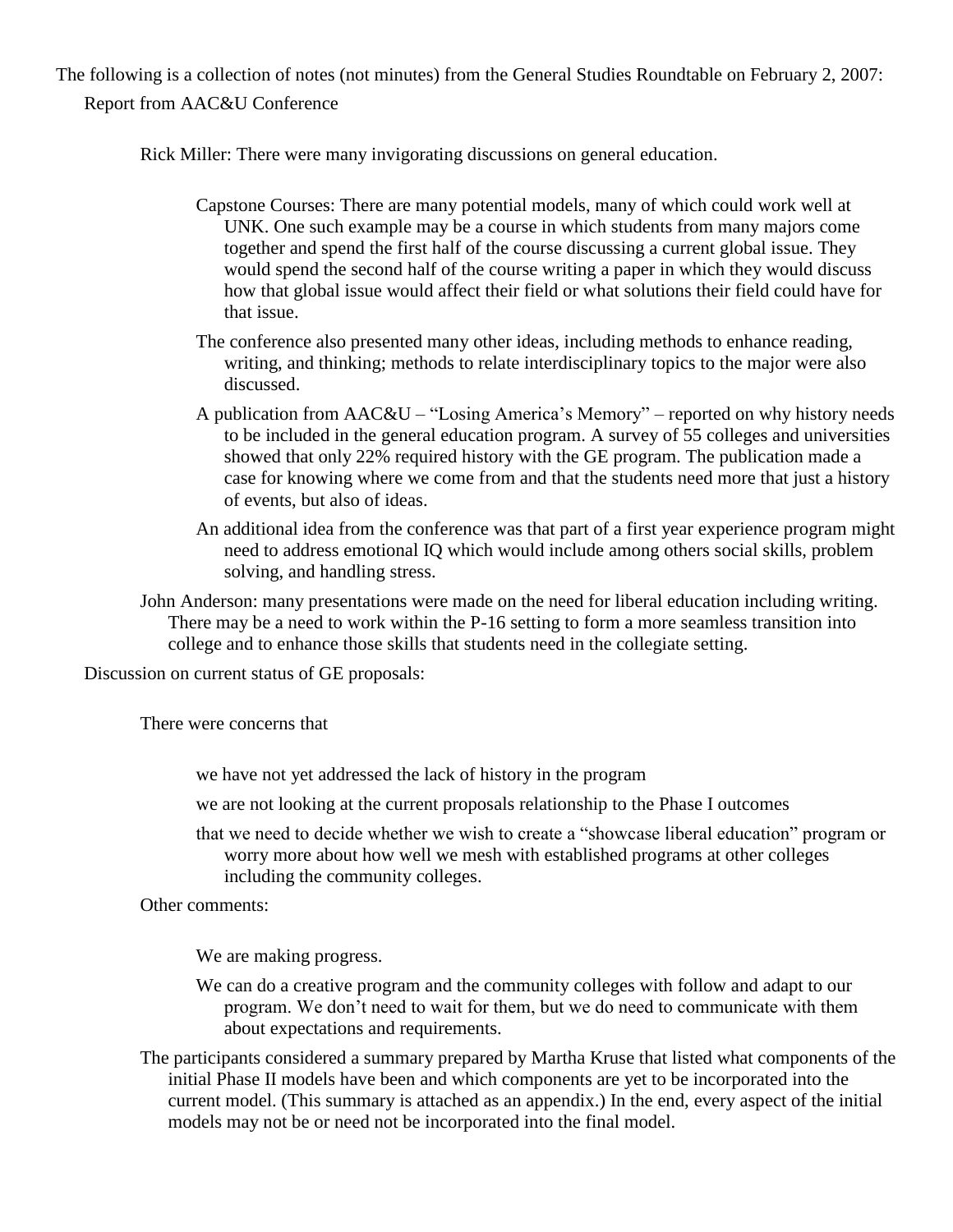Discussion of the place of History in the model:

Ideas and comments:

- There needs to be screening of incoming students to ensure knowledge of American (Western Civilization?) history to allow students with acceptable background knowledge to take other classes rather than repeat what was taken in High School.
- There may be a need for a new course in history; one that discusses ideas rather than rote memorization of facts and events.
- A themed course in history, perhaps of Democracy American and Others, may be one approach to the GE history requirement
- Recent/ current history is not usually covered prior to college.
- The course could be an integrated history course; one that would not be separated into American, European, or Nebraskan histories.
- A focus solely on Democracy as a theme may neglect other important areas.
- New Component for the Core: The group decided that a new component to the core area needed to be made for history (3 hours). There could be only one allowed course or many options, any of which would need to meet the criteria/goals of the category.

Summary of the Current Model:

### **Core: (15 hours)**

**Writing (3 hours)**; at a level comparable to current Eng 102. Some screening that would ensure an entrance writing level at or above Eng 101 may be necessary. Those lacking the necessary writing skills would need an additional 3 hours of remedial writing instruction which would not count toward the GE total. This course should make use of primary reading texts for subjects of the writing.

**Math Communications (3 hours)**; This course would cover interpretation and analysis of graphs, charts, data, and statistics. Some instruction in the calculation of statistics may need to be included.

**Wellness (3 hours)**; These hours would be broken into several pieces. The first part would be a 2 hour course that would cover the 5 areas of wellness to be followed by two courses (0.5 hr each) in which these areas would be practically applied (e.g. PE courses for athletic wellness, etc.)

**Communications (3 hours)**; This course would cover visual, written and oral communication skills along with instruction in the interpretation of these forms. Primary texts should be incorporated into the curriculum.

**History (3 hours)**; A full description of this area is not yet completed.

### **Modes of Inquiry: (potentially up to 25 hours, still under discussion)**

**Modes of Inquiry: (3 hours each, 12 hours total)**

Natural Sciences Social Sciences **Humanities** Arts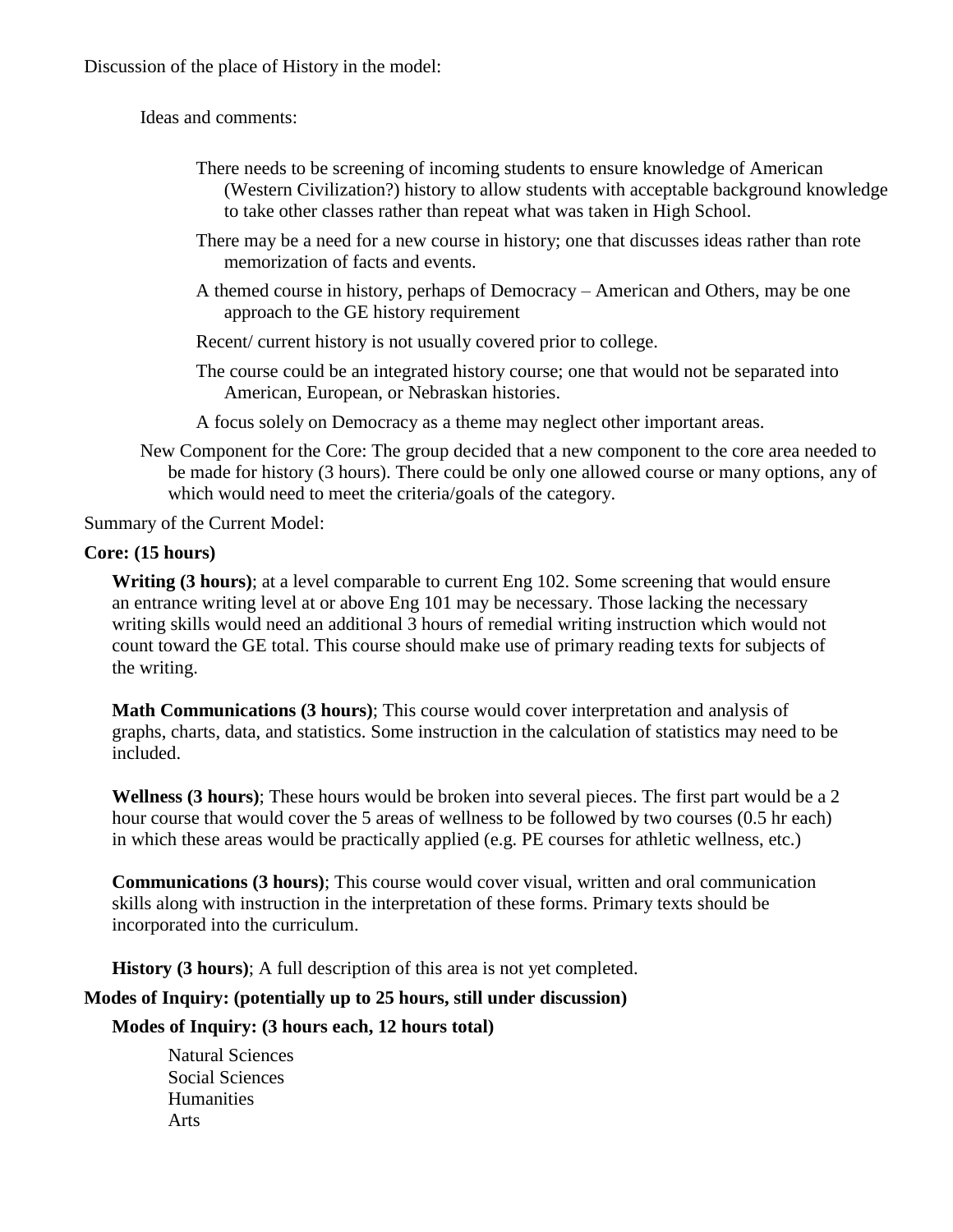Each of the above categories would explore the following topics within the given mode of inquiry:

How is new knowledge generated in this mode of inquiry? What is the role in society of this mode of inquiry? What are the current issues relating to this mode of inquiry? (Case Studies?

#### **Modes of Inquiry: Discipline-Related Courses (13 hours)**

Within each of the above areas, the students will need to choose one course from one department in which the student will learn more about the discipline – techniques and content. One course must include a laboratory experience.

#### **Capstone: (? hours)**

Interdisciplinary Senior level

Items remaining to be discussed:

Foreign Language: where will it fit in the program?

Exact Details of the Capstone

Refinement of the Modes of Inquiry Section

Closing Thoughts:

Don't dumb down programs – retain rigor, require critical reading and thinking

Consider issues of timing – when during the 4-5 year program will each of the components be offered / required?

Assignment for Friday's meeting:

Using the components above create a complete General Education Framework (Model).

Include number of hours, create descriptions for the required courses, finalize or modify the Modes of Inquiry section, create a workable capstone course.

Limit your revision work to the part of the program following the core. You may, however, clarify or further define those courses within the core.

Consider the Phase I outcomes document (attached): Does the model address the desired outcomes (or as many as possible)?

Respectfully submitted,

Scott Darveau, co-moderator

General Studies Roundtable – Phase II February 2, 2007

A review of the individual/group proposals discussed at the 10/20/06 meeting shows that the current proposal in progress incorporates many of the elements of these proposals. Other aspects of the proposal are not (yet) included in the current model. The purpose of this hand-out is to call both to your attention.

*Aspects of Individual Proposals Included in Model under Construction:*

- Introduction to Scientific Inquiry with follow-up course $(s)$
- Mathematics Communication
- Health and Wellness course / physical activity component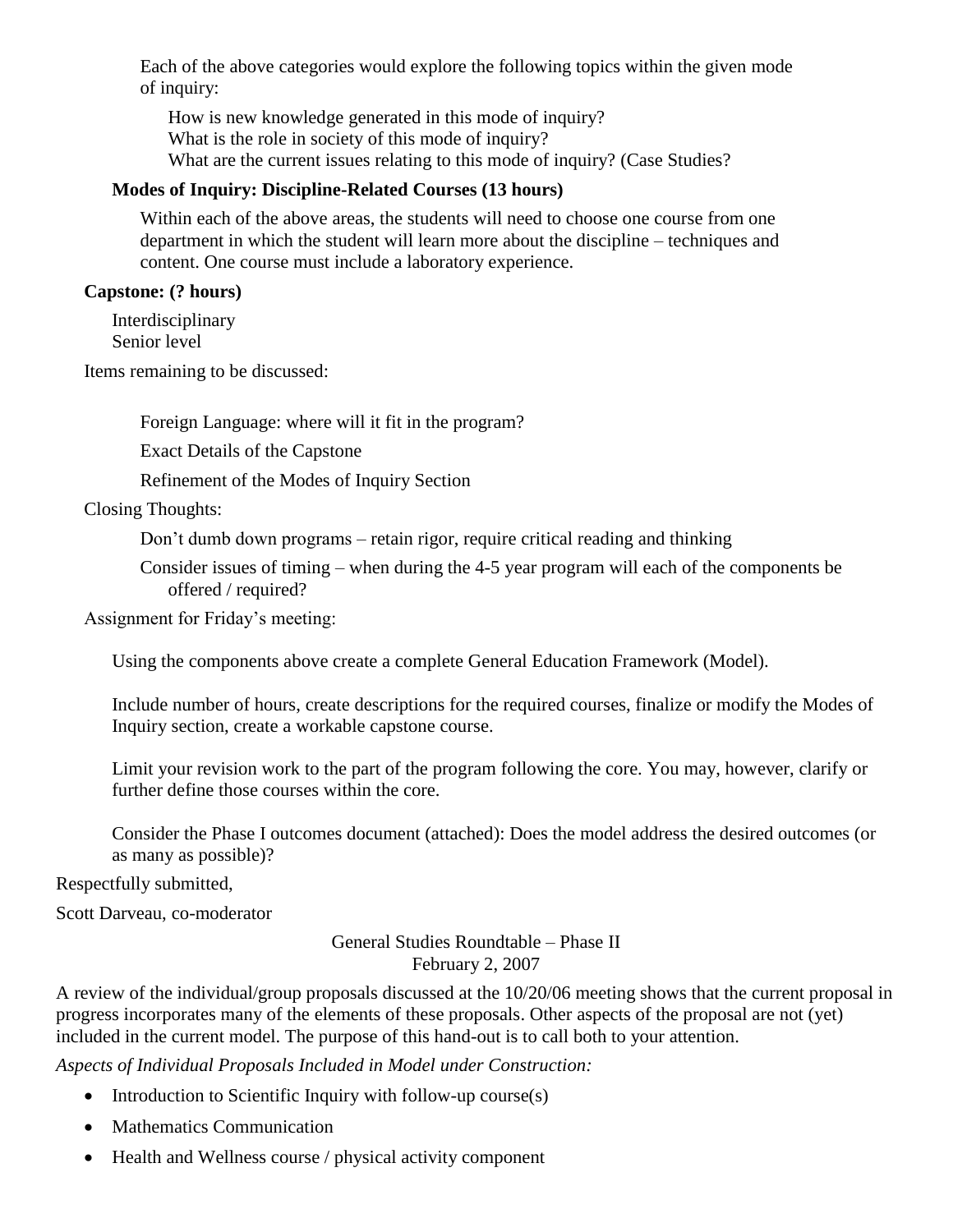- Writing introductory course and academic discourse (thematic writing/WAC)
- Communication skills (rhetoric) Conflict and Resolution?
- Emphasis on critical thinking
- Interdisciplinary approaches
- Emphasis on "classical, renowned original work" (primary texts)
- Distinction between the physical/natural sciences and the social sciences, each with appropriate followup course(s)

*Aspects of Individual Proposals Not (Yet) Explicitly Included in Model under Construction*

- Course(s) devoted to current issues (personal beliefs, regional/national issues, international issues
- Capstone/Senior Seminar Practicum in Citizenship, An Educated Person in Today's World)
- Service Learning
- Foreign language $(s)$
- Diverse world cultures
- Achievements of civilization
- Cultural/historical influences upon beliefs and behaviors
- Personal Development (beyond wellness)
- Promotion of lifelong learning
- Economics (money management)
- American Citizenship (tie-in with American Democracy Project?)
- History included in social sciences or humanities category?
- Name of the program

### *Total Number of Credit Hours in Proposals*

Requirements range from 24-45 credit hours. Some 45-hour programs left 6-9 hours undesignated to be decided at the discretion of individual departments/programs.

Using the mission statement the group was challenged to develop a list of student outcomes that could be used for assessment and also to aid in developing curriculum. The following is the outcome of that exercise.

#### **Mission Statement:**

*The General Studies program at UNK will facilitate the development of students' skills that transfer across all disciplines. Students will understand the accomplishments of civilizations and world cultures, engage in logical and creative thought in different disciplines, and experience personal growth that enhances their ability to be lifelong learners, and ethical and responsible citizens.*

The following student outcomes have been identified and are linked to the mission statement through specific statements:

### *…development of students' skills that transfer across all disciplines…*

Students should be able to communicate effectively by:

- applying the principles of effective oral communication in group and individual presentations
- applying the principles of effective writing and other forms of communication
- participating in fruitful intellectual dialogue and working cooperatively on issues of personal and public importance